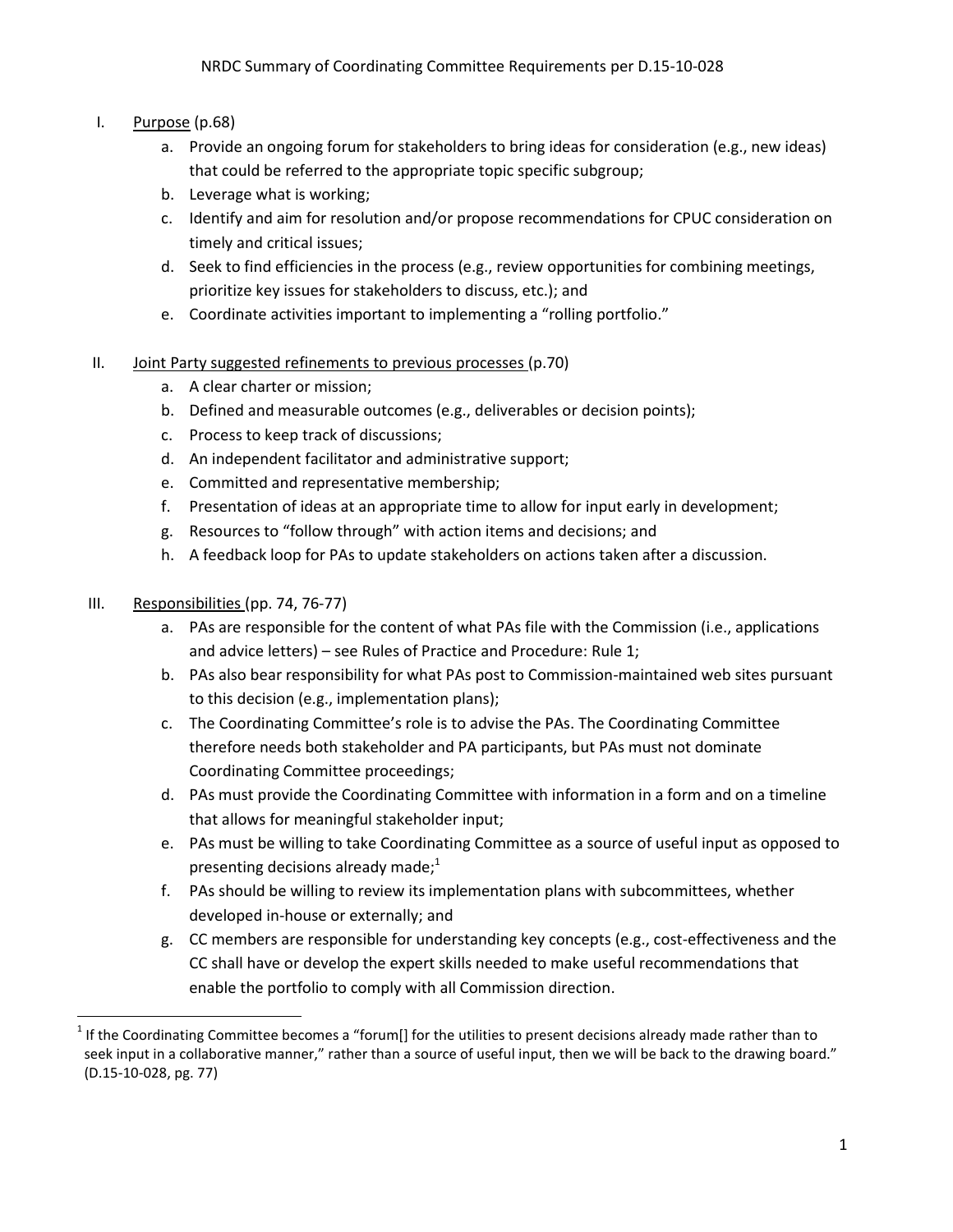### IV. Scope and Guidance for the CC (p.71)

- a. *Intervenor Compensation (Icomp)*
	- i. There will be a stakeholder process associated with business plan (BP) preparation and annual advice letter filings. Participants in that stakeholder process may be eligible for intervenor compensation. Two assumptions of eligibility re: Icomp
		- 1. Subcommittee participation to support BP development is eligible, and
		- 2. Ongoing discussions and presentations of progress necessary to provide meaningful input into the annual advice letters are also eligible.
	- ii. D.07-11-024 guidance will apply to claims for stakeholder participation in processes around developing and revising business plans.
	- iii. Claims must include enough information for the Commission to make the findings required by §§ 1801-1812.

#### b. *One Statewide Coordinating Committee (CC)*

- i. 1-2 Chairs;
- ii. No PA-specific Program Advisory Groups (PAGs);
- iii. Likely longer (but fewer) meetings; and
- iv. The CC chooses the Chair/co-chair.

#### c. *Charter of Mission for the Coordinating Committee and its Members*

- i. Scope of work (p.73)
	- 1. Provide input into development of BPs *prior to and throughout the drafting process* (see notes below re scope of input and timing);
	- 2. Provide input into development of implementation plans, again, *prior to and throughout the drafting process*;
	- 3. Provide input into development of annual budget advice letters, again, *prior to and throughout the drafting process;*
	- 4. Provide input into development and revision of metrics for inclusion in business plans and implementation plans as part of i and ii; and
	- 5. Provide a clearinghouse for discussion of the scope and schedule of other stakeholder processes.<sup>2</sup>
- \*\*Additional work is allowed but not eligible for claiming Icomp\*\*
- ii. Staff is authorized to participate:
	- 1. Staff to develop a scope pending legal consultation;
	- 2. Proposed scope will be put out for comment (no timeline); and
	- 3. Until scope is approved, Staff can participate at high-level guidance

 <sup>2</sup> As noted on p.78, some current processes will have to give way and the CC should take this issue up with PAs in initial meetings. As included in joint comments/NRDC comments, any such proposal should be based on criteria such as effectiveness. In addition, participant perspectives of how the working group is working should be integral to the decision of whether or not to combine or modify existing groups. In particular the Commission stated: "we do not prescribe here which current processes should change (or cease altogether). As joint parties noted in comments on the proposed decision, this is something that the Coordinating Committee itself should take up with PAs in initial meetings."